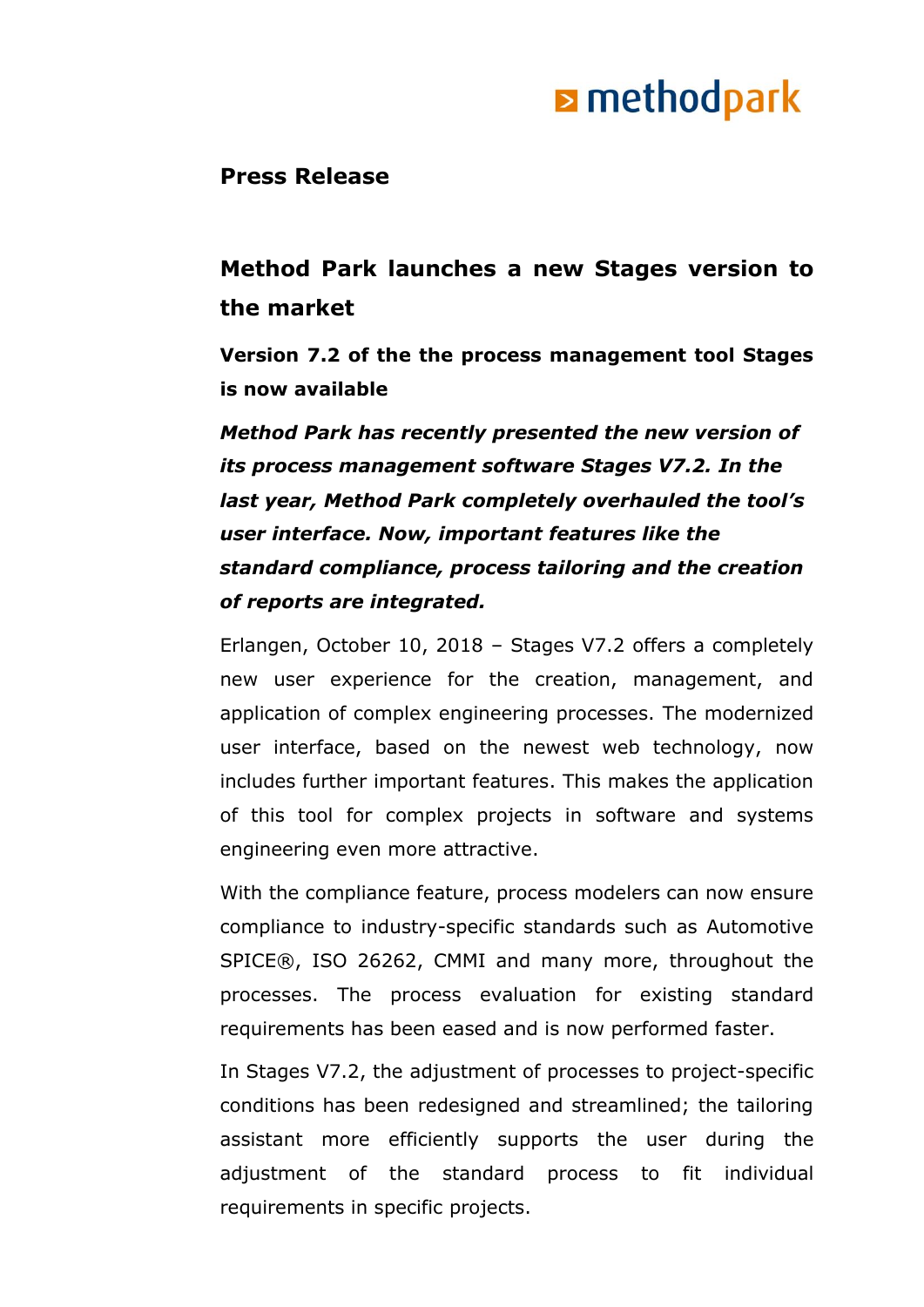# **E** methodpark

Additionally, the creation and update of reports are now integrated. In V7.2, project-specific data is rapidly available in a structured format for the users, with which they can automatically generate key performance indicators (KPIs) for process application, compliance or tailoring. So now they continuously improve processes.

Dr. Erich Meier, CTO and Chief Architect of Stages, emphasizes: "Stages V7.2 even more focuses on the execution of processes in specific projects. The new features cover the entire life cycle of a process: from the definition over publication, to the application in the development of products ready for series production."

Please find more information about Stages, its features and benefits on the Method Park website:

<https://www.methodpark.com/stages.html>

*Number of characters (space characters included): 2.015*

### **About Method Park**

Method Park is specialist for innovative software and systems engineering in the safety-critical environments of the medical and automotive industries. Method Park's portfolio includes consulting and engineering services, a comprehensive training program and the process management tool "Stages".

Method Park was founded in 2001. On a worldwide basis, the company has coached its customers on process optimization, compliance to industryspecific standards and legal regulations. It has also consulted on the management of projects, products and quality assurance.

Method Park offers a practice-based training program on all current topics of software and systems engineering. Method Park offers training at its locations in Germany and other European countries, the US and Asia.

With "Stages", Method Park offers an individually customizable process management tool which supports its users on the definition, communication and application of complex processes.

The company group has locations in Erlangen, Frankfurt on the Main, Hannover, Munich and Stuttgart as well as in Detroit, Miami and Pittsburgh in the US. With around 170 employees, Method Park generated an operative turnover of about 16 million euros in 2017.